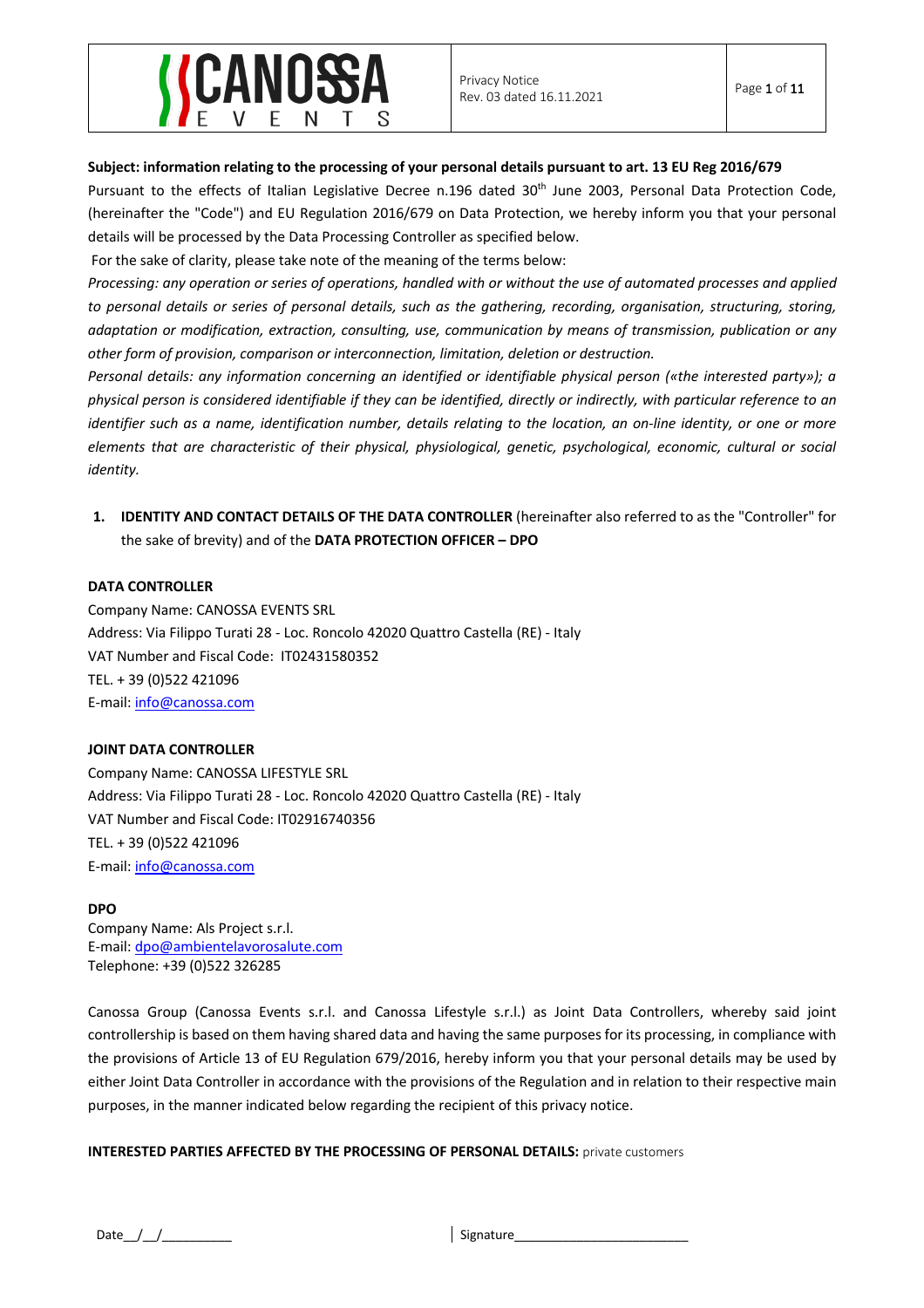

#### **2. OBJECT, PURPOSE AND LEGAL BASIS FOR DATA PROCESSING**

a. **Purpose and Object:** Commercial or contractual. In order to deliver the required service, to prepare an offer, to implement the terms of a contract signed between the parties.

**How personal details are collected:** on paper, by word of mouth, e-mail, telephone, or on-line

## **Type of data and legal basis for processing (lawfulness)**

• Name and surname, phone numbers, company name, licenses, fiscal identity code, and other identity numbers, bank account details, credit card number, vehicle details, and the e-mail of the interested person affected by data processing. Said data processing falls within the legal basis pursuant to Article 6(1)(B).

#### **Categories that may be privy to your personal details – Recipients -:**

Your Personal Details may be made accessible for the above-mentioned purposes, or in order to comply with legal obligations or for the performance of activities instrumental to the above-mentioned purposes, to:

- the employees of the Data Controller, who have been specifically appointed and authorised, also as Data Protection Officers, for specific data processing operations;

- third party companies or other third parties providing outsourced operations on behalf of the Controller, in their capacity as external Data Processing Officers, who have been specifically appointed and authorised for specific data processing operations.

Agreements signed with the latter will only allow essential processing and will guarantee the confidentiality, security and integrity of data.

Categories of External Data Processing Officers that may be appointed:

- Individuals providing technical, organisational, professional or operational services on behalf of the Data Controller in order to achieve the stated purposes.

- Individuals providing information technology and legal services on behalf of the Data Controller as required to safeguard the perfection of the stated purposes.

• Companies/ institutions / agencies employed in the logistics and organisation of the event;

Your personal details may be transferred to Independent Data Controllers, such as Public Agencies for Supervision or Control

**Refusal**: refusing to provide your personal details or to authorise their processing, which is your acknowledged right as the interested person affected by data processing, will make it impossible for us to pursue any form of relationship.

You may inform us of your refusal using the contact details in point 1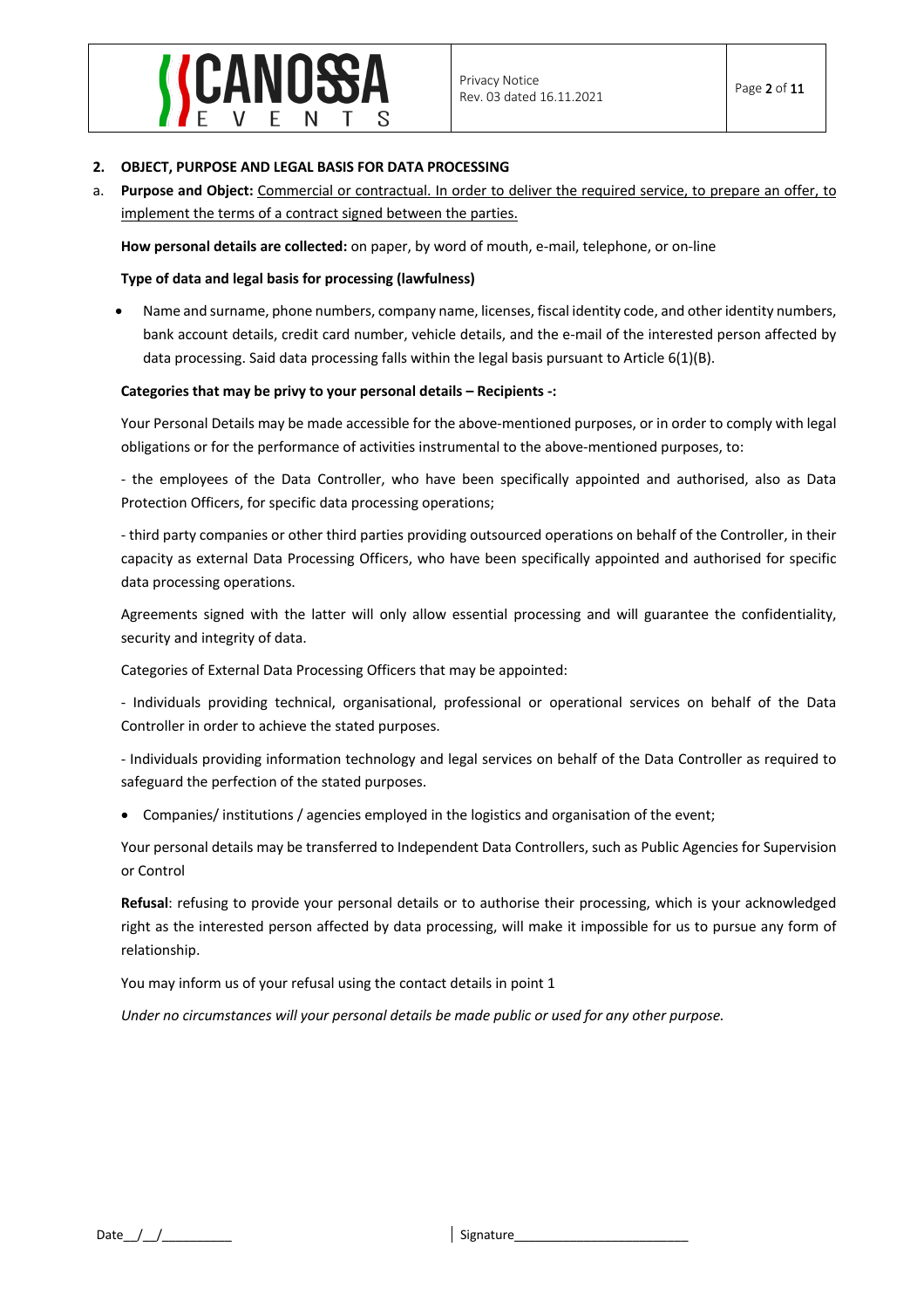## NOSSA

b. Purpose and Object: the e-mail address you provide will be used for soft marketing purposes, such as the advertising of services similar to those in which you expressed your interest by choosing to make use of one of our specific products/services, for the exclusive intents and purpose of the pursuing the mutual and legitimate interest of both parties. Said activity will be based on the sending of e-mails with a low contact frequency.

## How your personal details are collected: on paper, by word of mouth, e-mail, by telephone, on-line Type of data: e-mail address

Legal basis for data processing (lawfulness): Said data processing falls within the scope of lawful processing pursuant to Article 130, paragraph 4, of Legislative Decree N. 196 dated June 30<sup>th</sup> 2003, known as the "Data Protection Code", in addition to the amendments introduced by Legislative Decree N. 101 dated August  $10^{th}$  2018

## Categories that may be privy to your personal details – Recipients -:

Your Personal Details may be made accessible for the above-mentioned purposes, or in order to comply with legal obligations or for the performance of activities instrumental to the above-mentioned purposes, to:

- the employees of the Data Controller, who have been specifically appointed and authorised, also as Data Protection Officers, for specific data processing operations;

- third party companies or other third parties providing outsourced operations on behalf of the Controller, in their capacity as external Data Processing Officers, who have been specifically appointed and authorised for specific data processing operations.

Agreementssigned with the latter will only allow essential processing and will guarantee the confidentiality, security and integrity of data.

Categories of External Data Processing Officers that may be appointed:

- Individuals providing technical, organisational, professional or operational services on behalf of the Data Controller in order to achieve the stated purposes.

- Individuals providing information technology and legal services on behalf of the Data Controller as required to safeguard the perfection of the stated purposes.

- Persons who perform commercial and marketing services on behalf of the Controller in compliance with the limits and constraints set out in the preceding paragraphs.

Your personal details may be transferred to Independent Data Controllers, such as Public Agencies for Supervision or Control

Refusal: As the interested party, you may object to said data processing at any time by notifying your refusal to the e-mail address of the data controller, as provided in paragraph 1 or following the instructions provided in each email (OPT-out). The right to withdraw your consent at any time will not affect the lawfulness of data processing prior to withdrawal.

You may inform us of your refusal using the contact details in point 1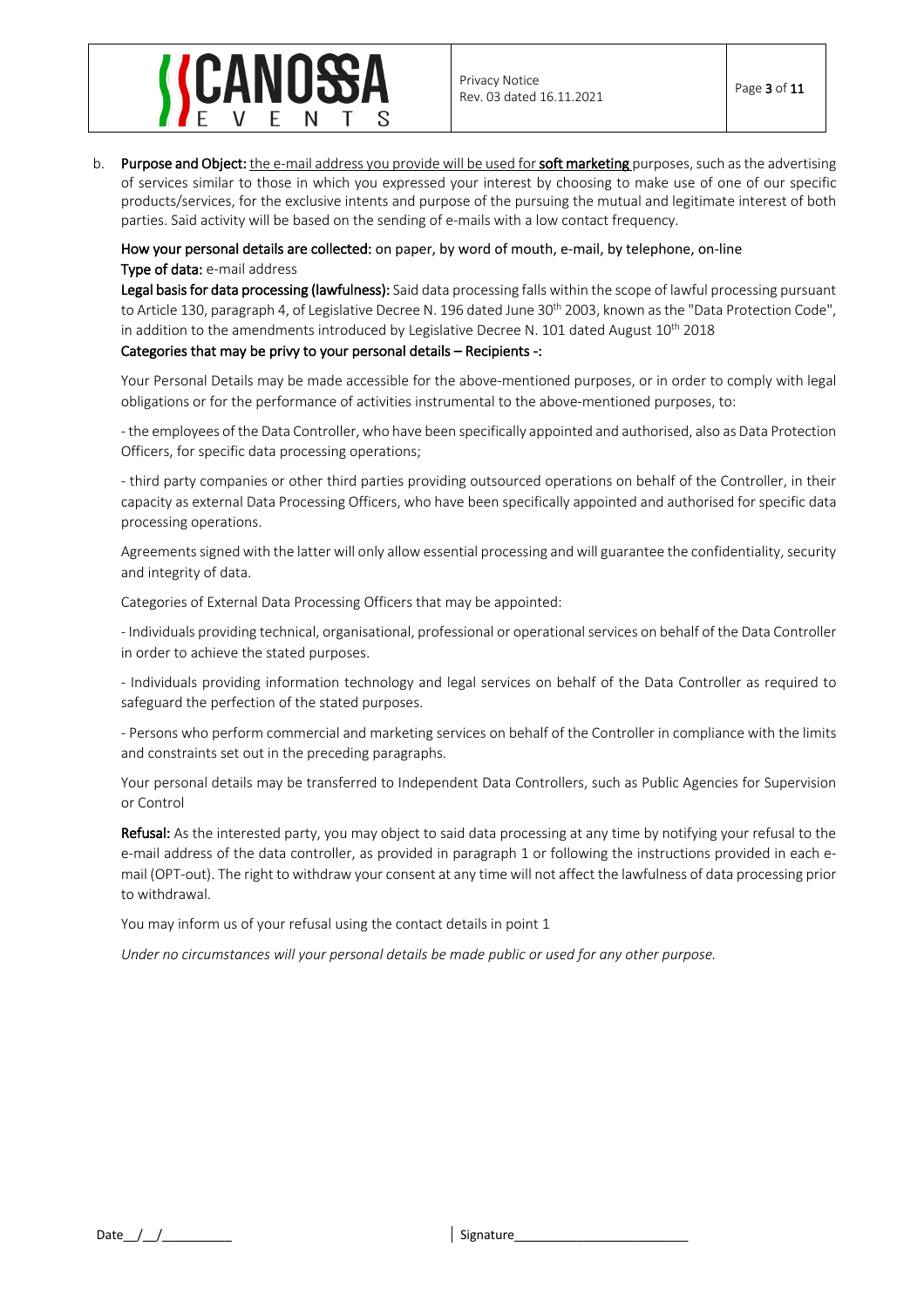

c. **Purpose and Object:** processing of personal details (name of persons taking part in the events / any comments and interviews) by means of publication in the press (web, social media, printed publications) for the purpose of advertising and promoting the event on commonly used media

How your personal details are collected: on paper, by word of mouth, e-mail, by telephone, on-line

Type of data: personal details (name of persons taking part in events/any comments and interviews). This data processing falls under legally-allowed processing pursuant to art. 6 paragraph 1 letter A of EU Regulation 2016/679 relating to Data Protection. As the interested party, you must GIVE YOUR CONSENT to the processing of your personal details for this specific purpose.

## **Categories that may be privy to your personal details – Recipients -:**

Your Personal Details may be made accessible for the above-mentioned purposes, or in order to comply with legal obligations or for the performance of activities instrumental to the above-mentioned purposes, to:

- the employees of the Data Controller, who have been specifically appointed and authorised, also as Data Protection Officers, for specific data processing operations;

- third party companies or other third parties providing outsourced operations on behalf of the Controller, in their capacity as external Data Processing Officers, who have been specifically appointed and authorised for specific data processing operations.

Agreements signed with the latter will only allow essential processing and will guarantee the confidentiality, security and integrity of data.

Categories of External Data Processing Officers that may be appointed:

- Individuals providing technical, organisational, professional or operational services on behalf of the Data Controller in order to achieve the stated purposes.

- Individuals providing information technology and legal services on behalf of the Data Controller as required to safeguard the perfection of the stated purposes.

**Refusal:** Refusing to provide your personal details or to authorise their processing, which is your acknowledged right as the interested party, will make it impossible for you to take part/register to take part in the event.

You may notify us of your refusal using the contact details in point 1.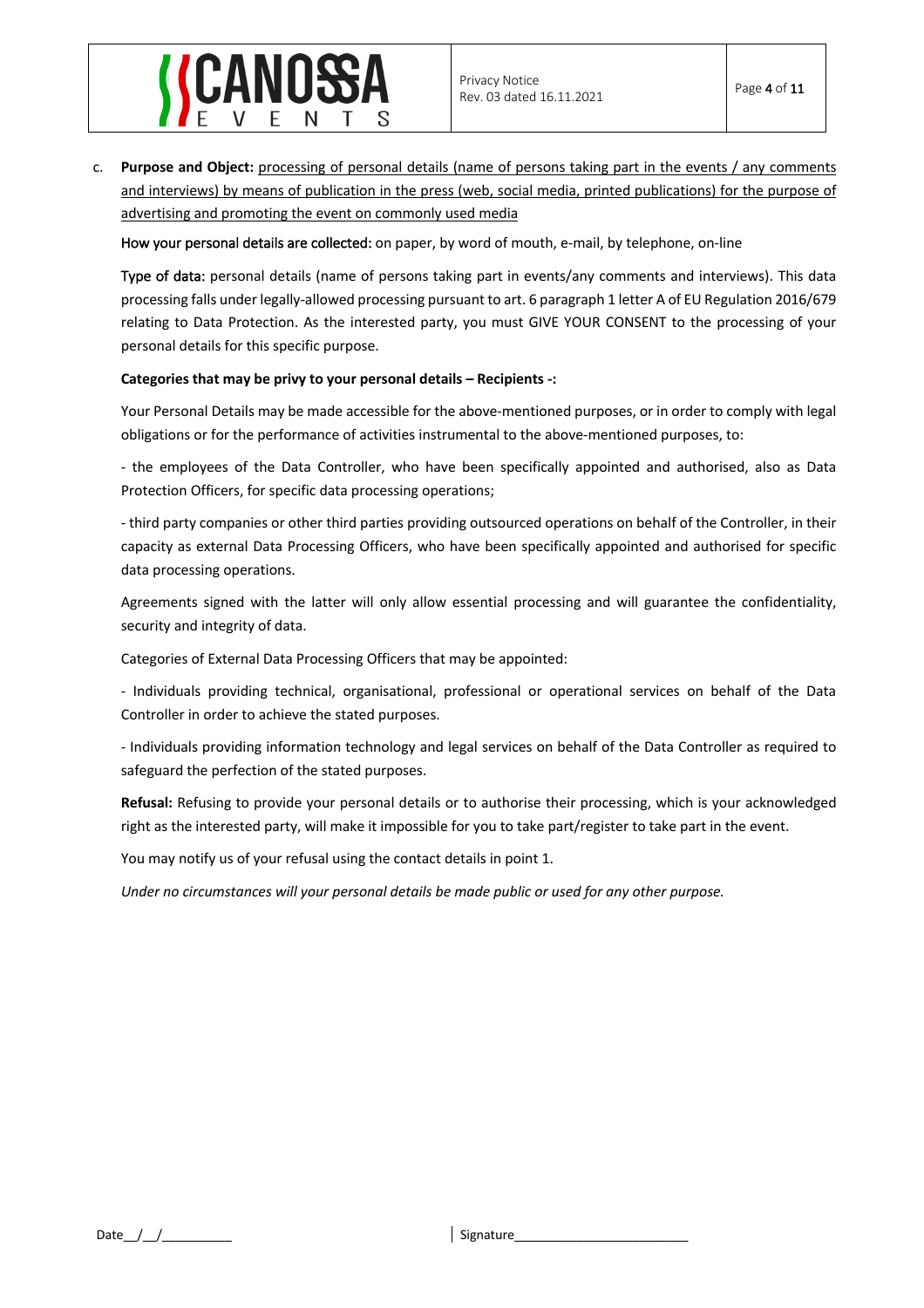

d. **Purpose and Object:** publication in the press (web, social media, printed publications) of images / video footage of the interested party**.** Said publication may take place without blanking out your face or any other features, thus making your identification possible. The purpose of the above is for the promotion / marketing / to provide information - to document the image

**How your personal details are collected:** Photographs / audio visual footage

**Type of data and legal basis for processing (lawfulness):** Image/voice data. The broadcasting of video footage and photographs, either on traditional media (TV, press) or social media and the internet, is fundamental for events of this nature. Therefore, this type of data processing is legitimate and your refusal will make it impossible for you to take part in the event. CANOSSA EVENTS S.R.L. will take steps to remind you of this type of data processing prior to the start of each event.

## **Categories that may be privy to your personal details – Recipients -:**

Your Personal Details may be made accessible for the above-mentioned purposes, or in order to comply with legal obligations or for the performance of activities instrumental to the above-mentioned purposes, to:

- the employees of the Data Controller, who have been specifically appointed and authorised, also as Data Protection Officers, for specific data processing operations;

- third party companies or other third parties providing outsourced operations on behalf of the Controller, in their capacity as external Data Processing Officers, who have been specifically appointed and authorised for specific data processing operations.

Agreements signed with the latter will only allow essential processing and will guarantee the confidentiality, security and integrity of data.

Categories of External Data Processing Officers that may be appointed:

- Individuals providing technical, organisational, professional or operational services on behalf of the Data Controller in order to achieve the stated purposes.

- Individuals providing information technology and legal services on behalf of the Data Controller as required to safeguard the perfection of the stated purposes.

**Refusal:** Refusing to provide your personal details or to authorise their processing, which is your acknowledged right as the interested party, will make it impossible for you to take part/register to take part in the event.

You may notify us of your refusal using the contact details in point 1.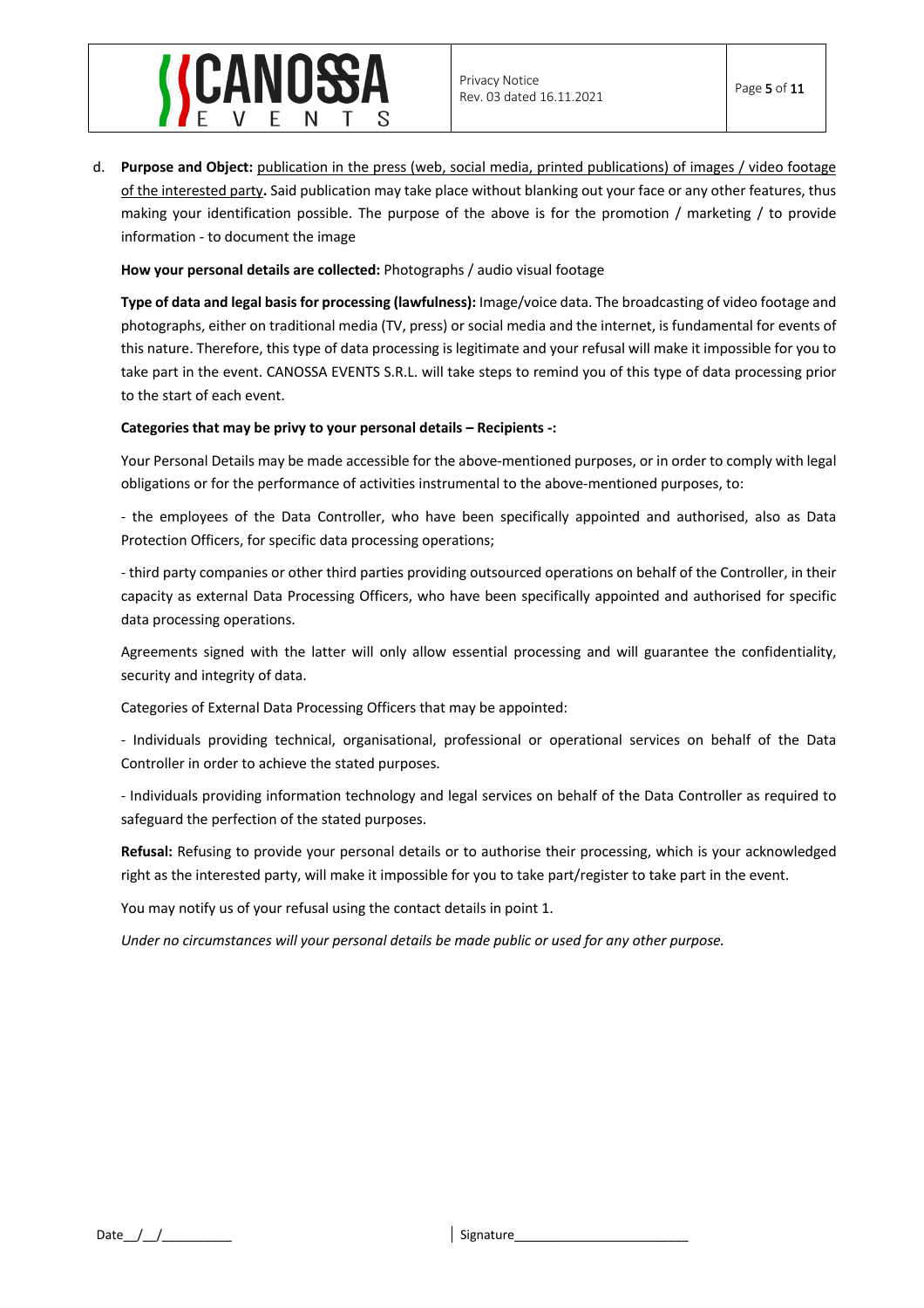# NOSSA

e. **Purpose and Object: Processing of data relating to your health, such as food allergies/intolerances/specific health conditions**, medical data relating to fitness to take part in **sport**, religious data associated with **food choices**, your **body measurements** for the purpose of making bespoke items of clothing. The purpose of said data processing is associated with the preparation and safe delivery of the services as agreed in the contract signed by the parties in relation to the event.

**How personal details are collected:** on paper, by word of mouth, e-mail, telephone, or on-line

## **Type of data and legal basis for processing (lawfulness)**

• Health-related data with regard to allergies/food intolerances/specific health conditions/medical certificate for sports fitness/body measurements. Biometric data. This data processing falls under legally-allowed processing pursuant to art. 9 paragraph 2 letter A of EU Regulation 2016/679 relating to Data Protection. As the interested party, you must GIVE YOUR CONSENT to the processing of your personal details for this specific purpose.

## **Categories that may be privy to your personal details – Recipients -:**

Your Personal Details may be made accessible for the above-mentioned purposes, or in order to comply with legal obligations or for the performance of activities instrumental to the above-mentioned purposes, to:

- the employees of the Data Controller, who have been specifically appointed and authorised, also as Data Protection Officers, for specific data processing operations;

- third party companies or other third parties providing outsourced operations on behalf of the Controller, in their capacity as external Data Processing Officers, who have been specifically appointed and authorised for specific data processing operations.

Agreements signed with the latter will only allow essential processing and will guarantee the confidentiality, security and integrity of data.

Categories of External Data Processing Officers that may be appointed:

- Individuals providing technical, organisational, professional or operational services on behalf of the Data Controller in order to achieve the stated purposes.

- Individuals providing information technology and legal services on behalf of the Data Controller as required to safeguard the perfection of the stated purposes.

Your personal details may be transferred to Independent Data Controllers, such as Public Agencies for Supervision or Control

**Refusal**: refusing to provide your personal details or to authorise their processing, which is your acknowledged right as the interested person affected by data processing, will make it impossible for us to pursue any form of relationship.

You may inform us of your refusal using the contact details in point 1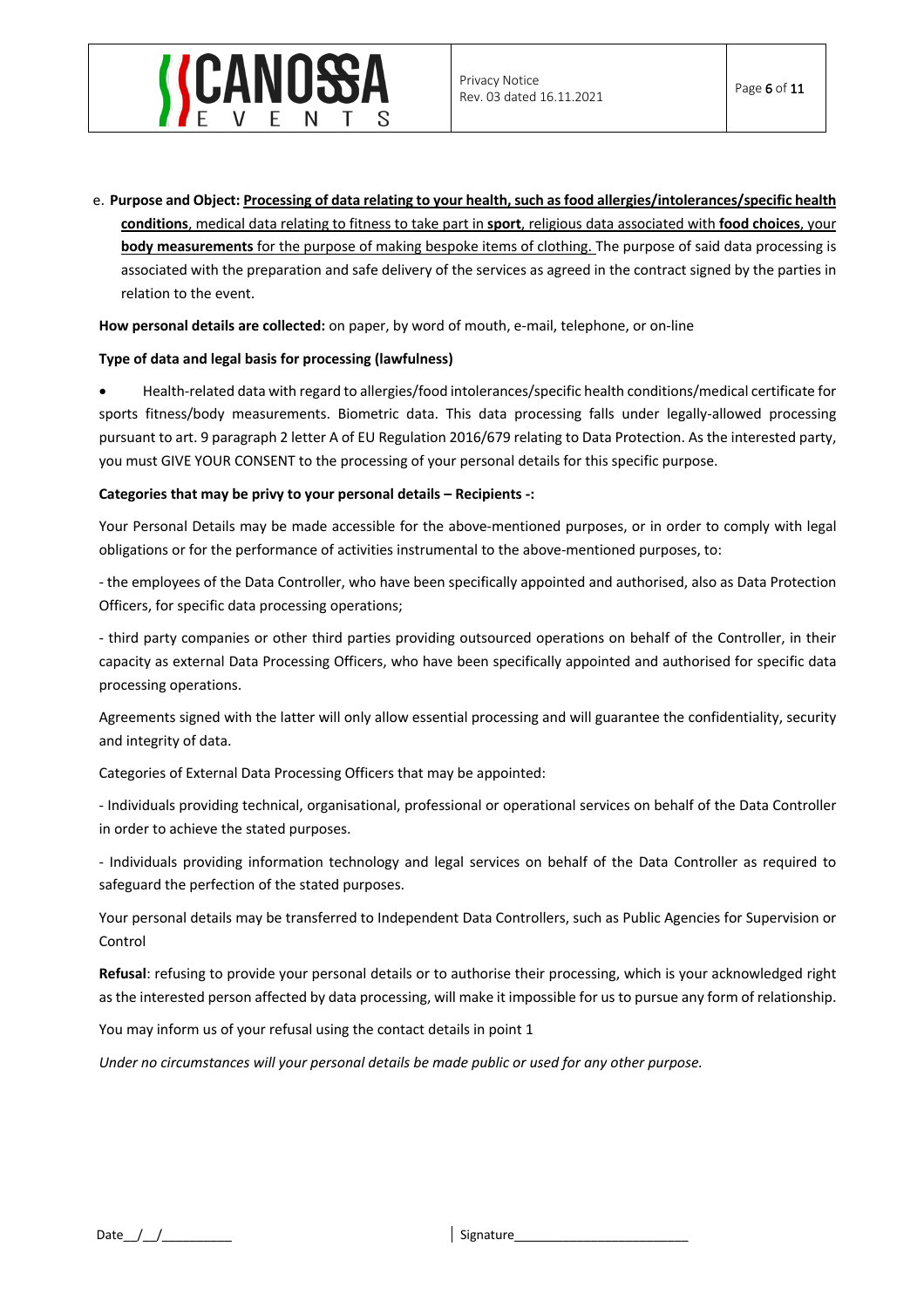

f. **Purpose and Object: GPS geo-tracking** for security purposes and to safeguard the smooth running of the event in which you are participating. Geo-tracking by the operations centre in order to provide roadside assistance or to alert rescue services, if necessary.

**How your personal details are collected:** By means of a smartphone fitted with a GPS and a SIM card that was purposefully given to the crew before their departure.

## **Type of data and legal basis for processing (lawfulness):**

• GPS coordinates. Name. Phone numbers and the duration of incoming and outgoing calls. Rankings in the race. This data processing falls under legally-allowed processing pursuant to art. 6 paragraph 1 letter A of EU Regulation 2016/679 relating to Data Protection. As the interested party, you must GIVE YOUR CONSENT to the processing of your personal details for this specific purpose. By voluntarily collecting the GPS smartphone supplied by the organisation at departure and signing the consent form, you have unequivocally expressed your consent. Conversely, your refusal to collect the smartphone is unequivocally taken to mean you refuse to authorise this form of data processing, which is completely voluntary and non-compulsory.

## **Categories that may be privy to your personal details – Recipients -:**

Your Personal Details may be made accessible for the above-mentioned purposes, or in order to comply with legal obligations or for the performance of activities instrumental to the above-mentioned purposes, to:

- the employees of the Data Controller, who have been specifically appointed and authorised, also as Data Protection Officers, for specific data processing operations;

- An external company, acting as an external data processing officer, providing necessary technological support to safeguard the execution of the service.
- An external company, acting as an external data processing officer, offering real-time remote assistance to participants

Data may only be shared with authorised third-party companies involved in undertaking investigations and to public authorities in the event of illicit acts or upon suspicion of illicit acts associated with the use of the smartphone.

**Duration of Data Processing**: Your personal details will be stored for the duration of the event. GPS data will be deleted at the end of the event; other details will be kept for documentary purposes should either party need to defend their rights. In particular, data relating to phone use must be stored for at least five years in case of police or judicial investigations.

As the customer, you may interrupt data processing and consequently its duration at any time by switching off the smartphone received or returning it. Should you decide to interrupt the processing of your personal details by switching off the smartphone, please notify the organisers first in order to avoid false alarms.

**Refusal:** You may refuse the processing of your details at any time. Simply do not collect the smartphone provided for you by the organisers or switch it off - in this case, please notify the organisers first in order to avoid false alarms - or return it. The consequences of your refusal mean it will be impossible to assist you promptly should you become lost, be involved in a traffic accident, or encounter other difficulties on the road.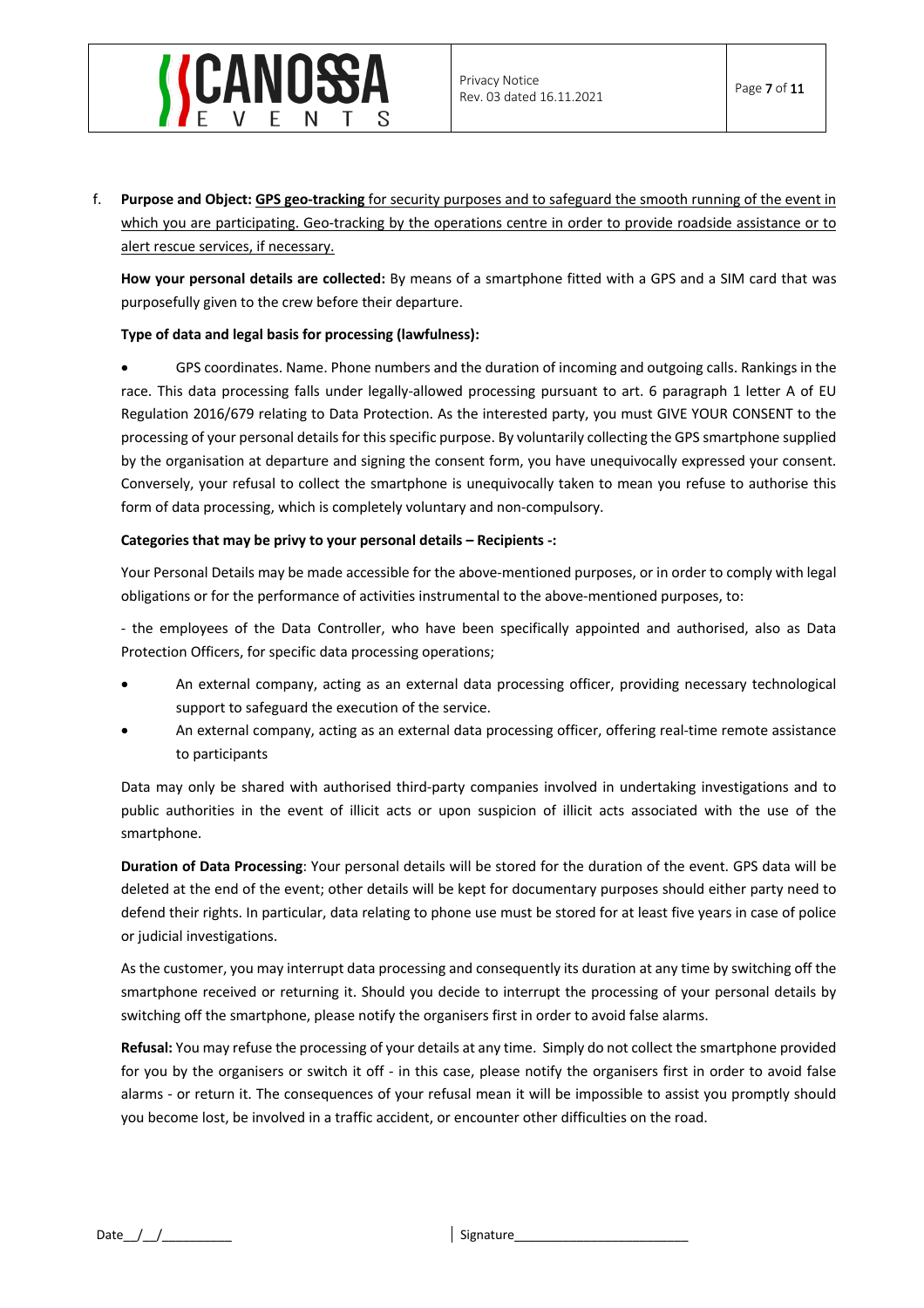

g. **Purpose and Object:** Security. To record video footage on the registered premises of Canossa Events srl pursuant to current legislation and the guidelines on video surveillance for security purposes.

## **How personal details are collected: video footage**

## **Type of data and legal basis for processing (lawfulness):**

• Audio and video footage. This form of data processing falls under legally allowed processing pursuant to art. 6 paragraph 1 letter F of EU Regulation 2016/679 about Data Protection.

#### **Categories that may be privy to your personal details – Recipients -:**

Your Personal Details may be made accessible for the above-mentioned purposes, or in order to comply with legal obligations or for the performance of activities instrumental to the above-mentioned purposes, to:

- the employees of the Data Controller, who have been specifically appointed and authorised, also as Data Protection Officers, for specific data processing operations;

- third party companies or other third parties providing outsourced operations on behalf of the Controller, in their capacity as external Data Processing Officers, who have been specifically appointed and authorised for specific data processing operations.

Agreements signed with the latter will only allow essential processing and will guarantee the confidentiality, security and integrity of data.

Categories of External Data Processing Officers that may be appointed:

- Persons who perform services of a technical nature on behalf of the Controller required to safeguard the achievement of the stated purposes.

- Individuals providing information technology and legal services on behalf of the Data Controller as required to safeguard the perfection of the stated purposes.

Your personal details may be transferred to Independent Data Controllers, such as Public Agencies for Supervision or Control

**Refusal:** Refusing to provide your personal details or to authorise their processing, which is your acknowledged right as the interested person affected by data processing, will make it impossible to pursue any form of relationship, as all activities are recorded on video.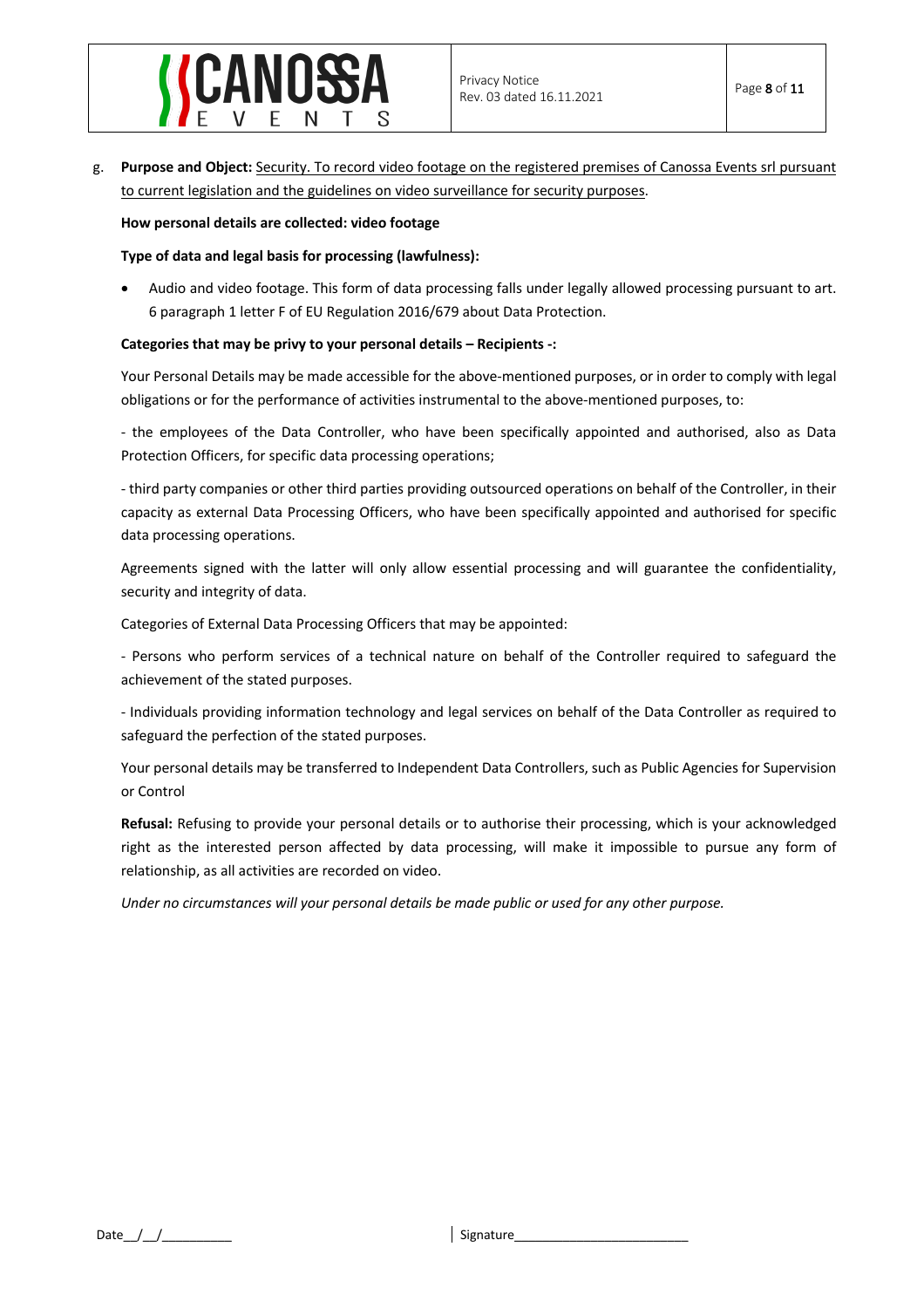

h. **Purpose and Object: Preventing the spread of Covid-19.** Your personal details will be processed exclusively for the purpose of preventing the spread of the Covid-19 virus, as required by the current Covid-19 Safety Protocol. We will not record your body temperature reading unless this is required in order to document the reasons preventing your access to the premises (if your body temperature is above the allowed limit).

**How personal details are collected:** a thermometer to read body temperature and a statement issued by the interested party disclosing any close contact with persons at risk having tested positive or suspected of being positive for Covid-19 in the last 14 days

## **Type of data and legal basis for processing (lawfulness):**

• body temperature; information relating to close contact with persons at risk having tested positive or suspected of being positive for Covid-19 in the last 14 days. Said processing is legitimate based on the implementation of the Covid-19 safety protocols pursuant to Article 1, no. 7, letter d) of Prime Ministerial Decree of March 11<sup>th</sup> 2020, as specified in the Protocol dated April 24<sup>th</sup> 2020 - Shared protocol regulating the measures to combat and contain the spread of the COVID-19 virus in the workplace.

## **Categories that may be privy to your personal details – Recipients -:**

Your Personal Details may be made accessible for the above-mentioned purposes, or in order to comply with legal obligations or for the performance of activities instrumental to the above-mentioned purposes, to:

- the employees of the Data Controller, who have been specifically appointed and authorised, also as Data Protection Officers, for specific data processing operations;

Your personal details may be transferred to Independent Data Controllers, such as Public Agencies for Supervision or Control

**Refusal:** Refusing to provide your personal details or to authorise their processing, which is your acknowledged right as the interested person affected by data processing, will make it impossible to pursue any form of relationship.

*Under no circumstances will your personal details be made public or used for any other purpose.*

Duration of personal data processing Data is not stored.

Date\_\_/\_\_/\_\_\_\_\_\_\_\_\_\_ Signature\_\_\_\_\_\_\_\_\_\_\_\_\_\_\_\_\_\_\_\_\_\_\_\_\_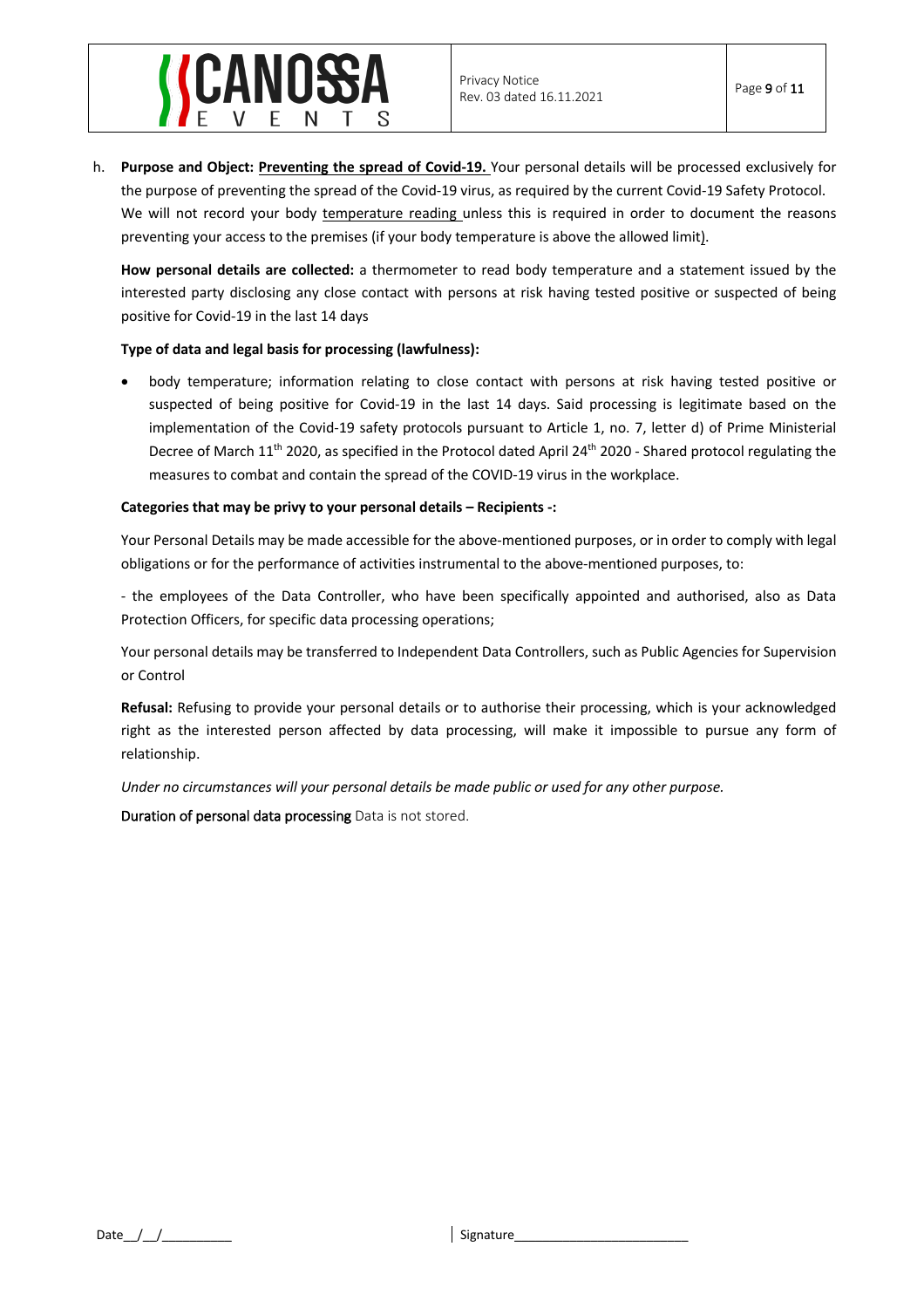

i. Purpose and Object: prevention of Covid-19 infection and to control the authenticity, validity and integrity of the Covid-19 Green Certificate or equivalent certification pursuant to Article 9-septies of Legislative Decree n. 52/2021.

Categories of data processed: name of the interested party and the validity, integrity and authenticity of the Covid-19 Green Certificate (or equivalent certification) or lack thereof.

How personal details are collected: by word of mouth, e-mail, telephone, text message, via a paper or electronic certificate.

Legal basis: Said data processing is legally allowed pursuant to art. 6 paragraph 1 letter C of EU Regulation 2016/679 relating to Data Protection.

## Categories that may be privy to your personal details – Recipients:

- Personnel of the undersigned company, who were appointed in writing by the employer

- Employer
- Prefecture Officials (acting as independent Data Controllers)

All such third parties operate as specifically-appointed Third Party Data Processing Officers.

Refusal: Refusing to provide your personal details or to authorise their processing, which is your acknowledged right as the interested person affected by data processing, will make it impossible to pursue any form of relationship.

You may inform us of your refusal using the contact details in point 1

*Under no circumstances will your personal details be made public or used for any other purpose.*

Duration of personal data processing Data is not stored.

Transfer of data abroad Your Personal Data will be processed within Italy.

Date\_\_/\_\_/\_\_\_\_\_\_\_\_\_\_ Signature\_\_\_\_\_\_\_\_\_\_\_\_\_\_\_\_\_\_\_\_\_\_\_\_\_